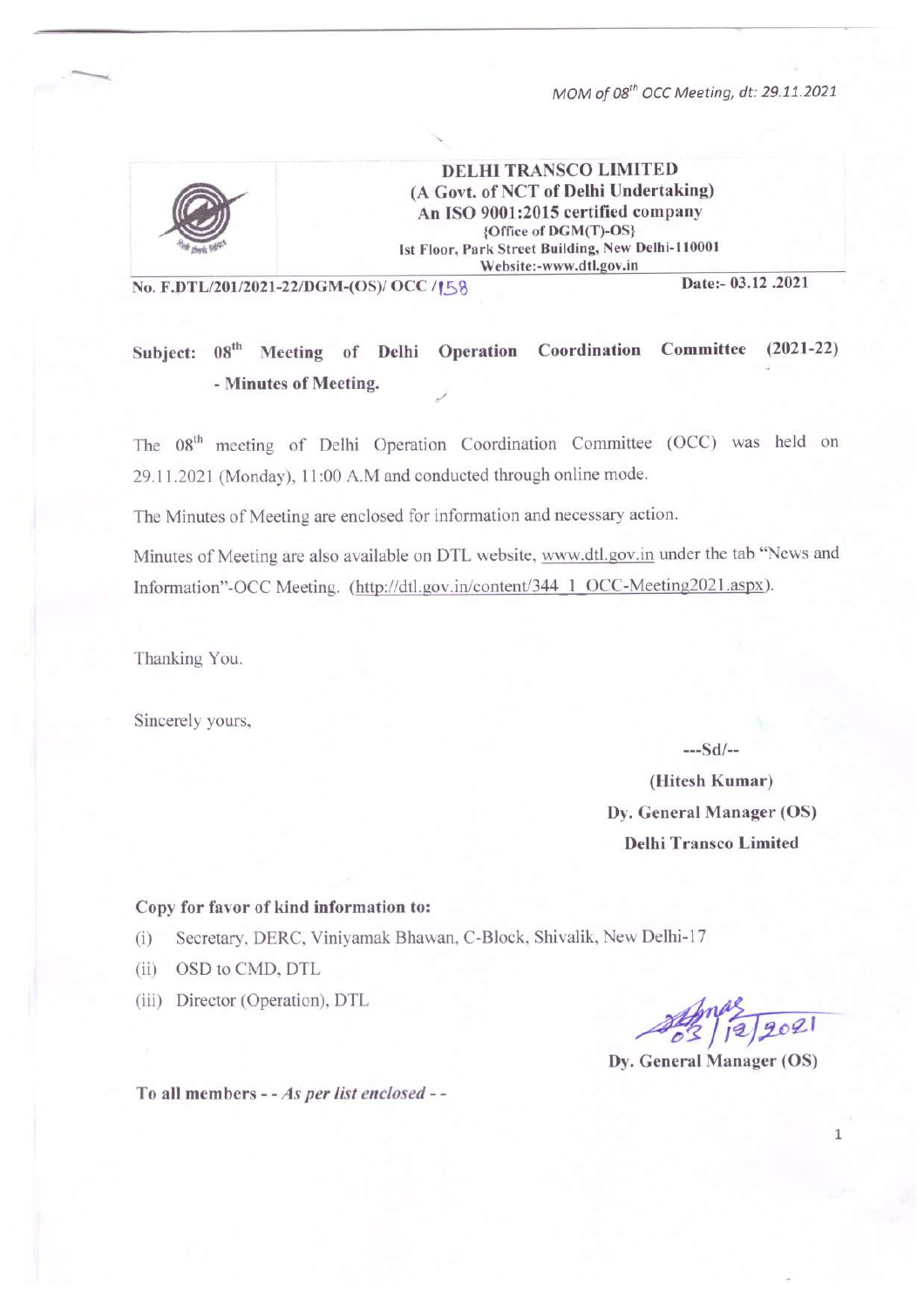# **08 th Meeting of Delhi Operation Coordination Committee (2021-22)- Minutes of Meeting Distribution List:**

| <b>DTL</b>                               | <b>1.</b> E.D. (Project-II): For early revival of 220 kV M. Bagh - Trauma Centre Ckts in |  |  |  |  |  |
|------------------------------------------|------------------------------------------------------------------------------------------|--|--|--|--|--|
|                                          | view of shutdown proposed at agenda point no.04.                                         |  |  |  |  |  |
|                                          |                                                                                          |  |  |  |  |  |
|                                          | 2. General Manager (O&M)-I                                                               |  |  |  |  |  |
| 3. General Manager (O&M)-II              |                                                                                          |  |  |  |  |  |
|                                          | 4. General Manager (P&M, DM&S)                                                           |  |  |  |  |  |
|                                          | 5. General Manager (Planning)                                                            |  |  |  |  |  |
|                                          | 6. DGM (O&M) - North, East, West, South                                                  |  |  |  |  |  |
|                                          | 7. DGM (Metering/Protection)                                                             |  |  |  |  |  |
|                                          | 8. DGM (Planning)                                                                        |  |  |  |  |  |
| <b>SLDC</b><br>1. General Manager (SLDC) |                                                                                          |  |  |  |  |  |
|                                          | 2. DGM (SO)                                                                              |  |  |  |  |  |
| <b>TPDDL</b>                             | HOD (PSC &AM), Sr. Manager (PSC)                                                         |  |  |  |  |  |
| <b>BRPL</b>                              | VP, AVP (SO)                                                                             |  |  |  |  |  |
| <b>BYPL</b>                              | VP, AVP (SO)                                                                             |  |  |  |  |  |
| <b>NDMC</b>                              | Superintending Engineer, E-1                                                             |  |  |  |  |  |
| <b>IPGCL</b>                             | AGM (T) Opr. GTPS                                                                        |  |  |  |  |  |
| <b>PPCL</b>                              | 1. AGM $(T)$ Opr.PPS-I                                                                   |  |  |  |  |  |
|                                          | $2.$ AGM (T) Opr. PPS-III                                                                |  |  |  |  |  |
| <b>MES</b>                               | AEE/M.SLDC Officer                                                                       |  |  |  |  |  |
| <b>BBMB</b>                              | Sr. Executive Engineer, O&M                                                              |  |  |  |  |  |
| <b>DMRC</b>                              | GM (Traction), Sr.DGM (Traction)                                                         |  |  |  |  |  |
| <b>GMR(DIAL)</b> GM(DIAL)                |                                                                                          |  |  |  |  |  |
|                                          | N. Railways Sr. DEE (TRD)                                                                |  |  |  |  |  |
|                                          |                                                                                          |  |  |  |  |  |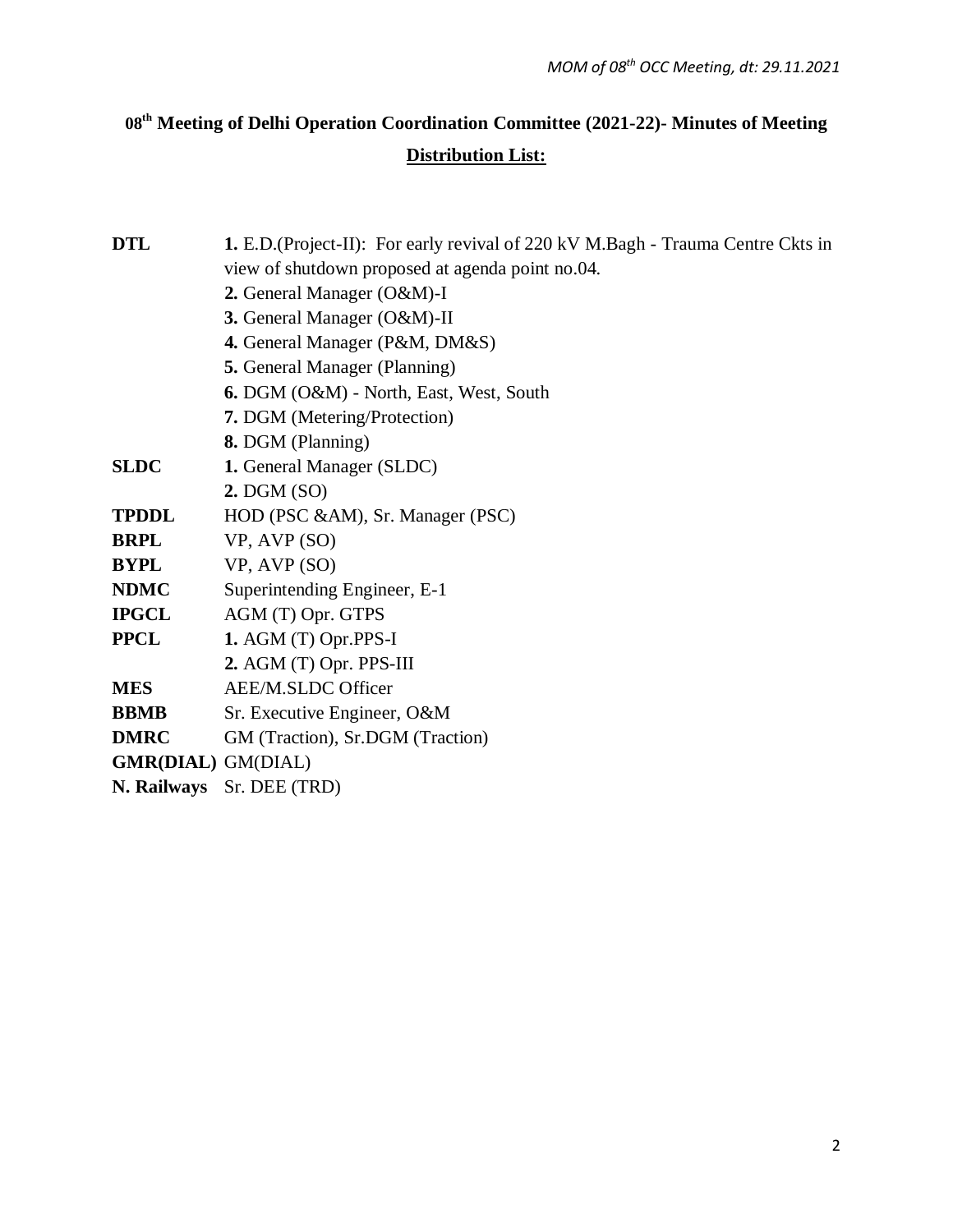| Date :        | 29.11.2021                                                                |
|---------------|---------------------------------------------------------------------------|
| Time:         | 11:00 AM                                                                  |
| <b>Venue:</b> | <b>Online Via Video conferencing</b>                                      |
|               | O/o-GM(O&M)-I, Delhi Transco Ltd., 220 kV S/stn Park Street, New Delhi-01 |
|               | List of participants is enclosed as Annexure-I.                           |

## **Minutes of 08 th Delhi OCC Meeting held on 29.11.2021**

**The Chairman**, OCC welcomed the members/ participants and requested to start the meeting as per circulated agenda.

It was informed that the peak demand for October'21 was 5391 MW against peak demand of 4820 MW in October'20 and total energy consumed in October'21 was 2661.446 MUs against energy consumed 2450.274 MUs in October'2020. SLDC Delhi informed that, anticipated peak demand for the month of December'21 is 5250MW and expected availability is 5088 MW (Deficit -162MW). The anticipated maximum energy requirement for one day is 72.58MUs and expected availability is 114.461MUs (Surplus +41.881MUs).

----------------------------------------------------------------------------------------------------------------

## 1. Confirmation of minutes of  $07<sup>th</sup>$  Delhi OCC meeting (2021-22) held on dated **26.10.2021.**

The  $7<sup>th</sup>$  Delhi OCC meeting (2021-22) was held on 26.10.2021 through video conferencing in accordance with the agenda circulated vide letter dt: 18.10.2021 & 29.10.2021. Minutes of the OCC meeting were issued on 01.11.2021 and was uploaded on DTL website [\(http://dtl.gov.in/content/344\\_1\\_OCC-Meeting2021.aspx\)](http://dtl.gov.in/content/344_1_OCC-Meeting2021.aspx).

#### **Members confirmed the minutes of 07 th OCC meeting.**

## **DTL Agenda:-**

#### **2. Proposed planned shutdowns of DTL for the month of December-2021.**

After detailed discussion with the members, OCC approved shutdowns subject to real time condition & consent from respective DISCOMs.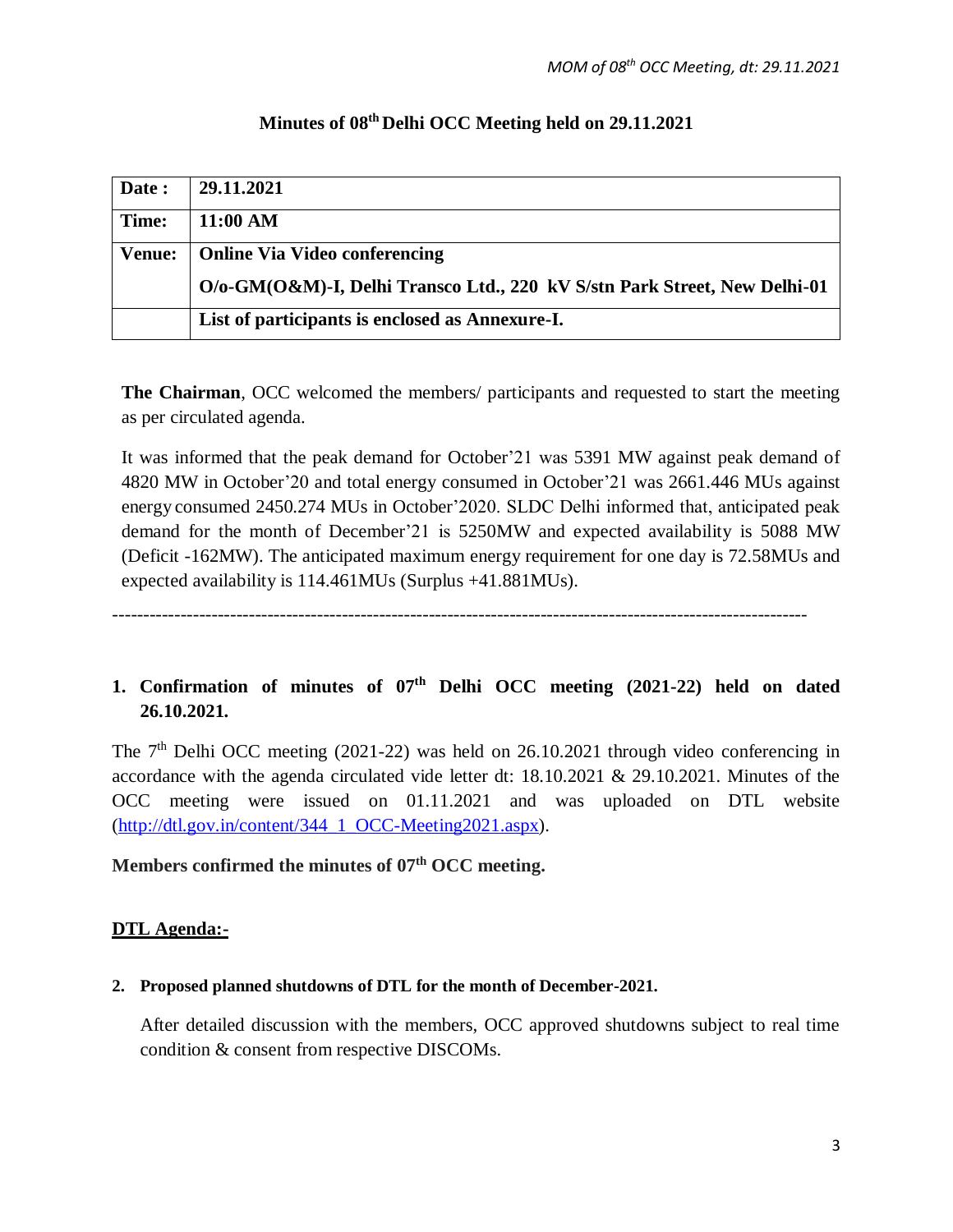#### **3. Issuance of PTW.**

In OCC meeting held on 23.09.2021, A sub-committee was formed to resolve the issue of PTW during shutdown/breakdowns of 11kV, 33kV & 66kV feeders of DISCOMs.

During OCC meeting dt:26.10.2021, it was informed that an online meeting of this sub-committee was convened on 21.10.2021 and various issues in connection with issuance of PTW of outgoing feeders of distribution companies from DTL sub-stations were deliberated. OCC advised to submit the report in next OCC meeting.

The above sub-committee convened another meeting on 16.11.2021, the recommendations of subcommittee are reproduced are as under:

*"Various prospective challenges, present practices and procedure in connection with issuance of PTW of outgoing feeders of Distribution companies from DTL sub stations were discussed and deliberated. Based on deliberations of the committee, it has been felt that the present procedure of availing shutdown from DTL sub stations may be continued."* 

**After deliberations, the OCC accepted the recommendations of sub-committee for continuing the procedure of availing of shutdown from DTL substations as per present practice.** 

#### **4. Shutdowns requested by PGCIL for stringing of 400kV conductor for LILO of S/C 400 kV Bamnauli - Jhatikalan Transmission Line at 400 kV substation Dwarka.**

DTL, O&M-I division forwarded the following shutdowns to consider discussing in OCC meeting is as under:-

| SN.            | Name of DTL Line             | Shutdown Period                | <b>Tower Location</b> |
|----------------|------------------------------|--------------------------------|-----------------------|
|                | a) D/C Bamnauli-PPK-I Line   | 05.12.2021<br>to 07.12.2021    | $AP25-AP26$ and $AP$  |
|                | b) D/C Dwarka-PPK-III Line   | $(03 \text{ days})$            | 28-AP29               |
| $\overline{2}$ | a) $D/C$ Bamnauli – NJF Line | 25.11.2021<br>to 26.11.2021    | $AP5-AP6$             |
|                | b) D/C Bamnauli-PPK-I Line   | $(02 \text{ days})$            |                       |
|                | c) D/C Bamnauli-PPK-II Line  |                                |                       |
| 3              | a) D/C Bamnauli-PPK-I        | 01.12.2021<br>03.12.2021<br>to | $AP14-AP15$           |
|                | b) D/C Bamnauli-PPK-III Line | $(03 \text{ days})$            |                       |

**PGCIL informed that, the work related to shutdown proposed at Sr No-2 has already been completed through hotline procedure.** 

**SLDC apprised that, availability of 220 kV Naraina-Ridge Valley ckt is a must during shutdown of Bamnauli-PPK-I/ PPK-III ckts for reliability of system in Bamnauli-Dwarka-Naraina-R.Valley corridor.** 

**As 220 kV Naraina-Ridge Valley ckt is a U/G cable and during winter season U/G cables are highly prone to tripping due to overvoltage condition in the network. Therefore, to**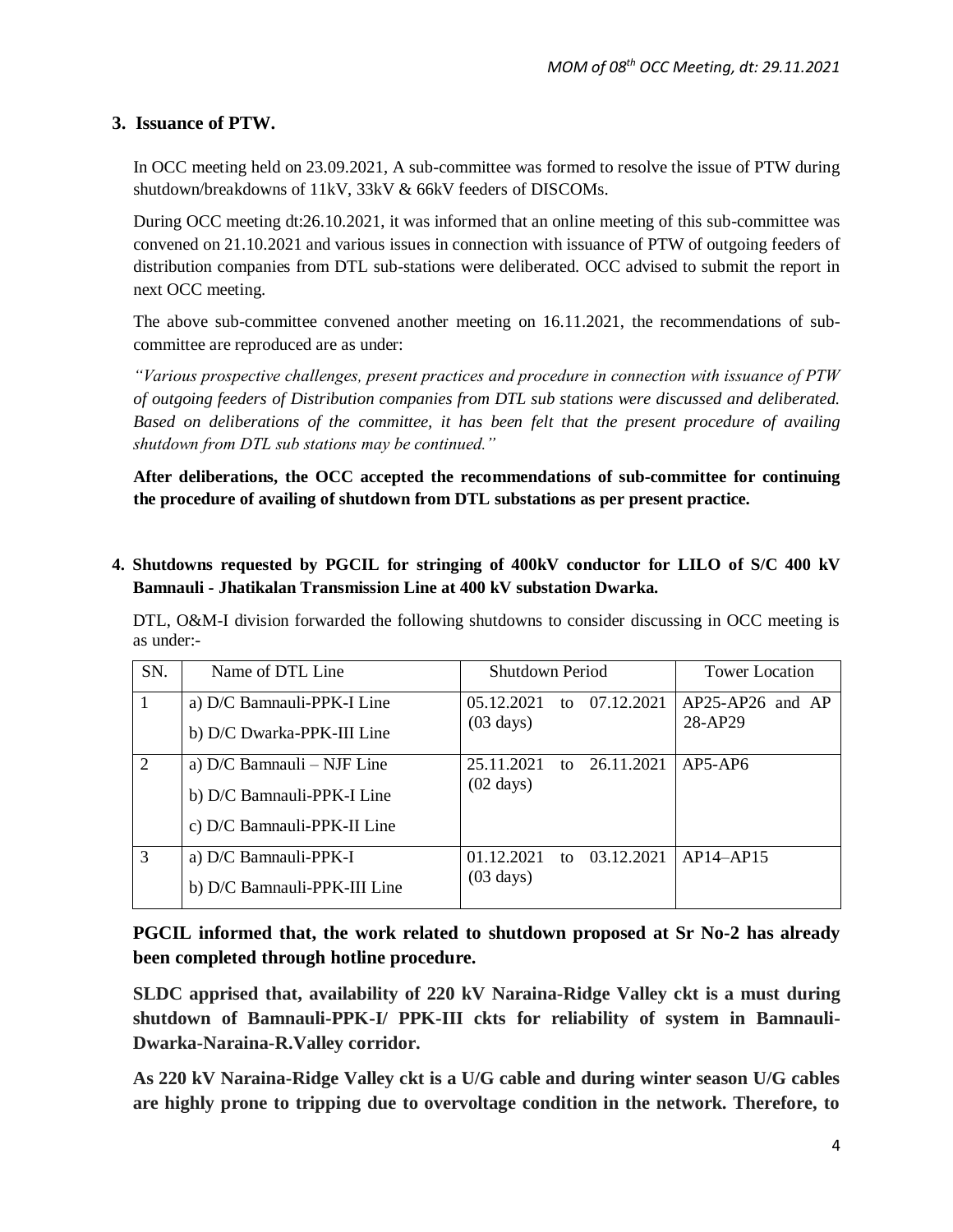**avail the PGCIL shutdowns the availability of 220 kV D/C Maharani Bagh-Trauma centre ckts must be considered which is already under S/D since 15.11.2021.**

**As gathered from DTL project-II, the 220 kV D/C Maharani Bagh - Trauma centre ckts are expected to be energized by 15.12.2021.**

**After detailed deliberation among members of DTL, DISCOMs, SLDC a revised schedule was proposed by PGCIL as below:-**

| SN. | Name of DTL Line            | <b>Shutdown Period</b>             |
|-----|-----------------------------|------------------------------------|
|     | D/C Bamnauli-PPK-I Line     | 17.12.2021 to 19.12.2021 (03 days) |
|     | D/C Bamnauli-PPK-III Line   | 20.12.2021 to 22.12.2021 (03 days) |
|     | D/C Bamnauli-PPK-III Line & | 26.12.2021 (01 day)                |
|     | D/C Bamnauli-PPK-I Line     |                                    |

**OCC opined that, the above shutdowns are approved on real time basis subject to the revival of 220kV Maharani Bagh-Trauma Centre Ckt-I & II.**

**(Action by DTL Project-II, PGCIL)**

## **5. Long/recent Outage/breakdown of elements in Delhi power system.**

Members may update the latest status of following Long/Recent Outage/Breakdowns of elements in the Delhi Power system as under:

| S.<br>no.        | <b>Element's Name</b>                                 | <b>Utility</b> | Date of<br>outage | Status of outage as on 29.11.2021                               |
|------------------|-------------------------------------------------------|----------------|-------------------|-----------------------------------------------------------------|
| 1.               | 220kV PEERAGARHI - 33kV A-4<br>PASCHIM VIHAR CKT.     | <b>BRPL</b>    | 10.07.21          | SINGLE CABLE CONNECTOR<br>FAULTY. Expected by 30.12.2021.       |
| 2.               | 220kV OKHLA - 33kV EAST OF<br>KAILASH CKT.            | <b>BRPL</b>    | 25.08.21          | 'R' PH. SINGLE CABLE FAULTY.<br><b>Expected by 15.12.2021.</b>  |
| 3.               | 220kV OKHLA - 33kV NEHRU<br><b>PLACE CKT.-I</b>       | <b>BRPL</b>    | 27.10.21          | 'B' PH. SINGLE CABLE FAULTY.<br><b>Expected by 20.12.2021.</b>  |
| $\overline{4}$ . | 220kV PPK-II - 66kV HASTAL<br>CKT.-I                  | BRPL           | 18.10.21          | 'B' PH. SINGLE CABLE FAULTY.<br><b>Expected by 15.12.2021.</b>  |
| 5.               | 220kV NAJAFGARH - BODELLA<br>-II CKT.-II              | <b>BRPL</b>    | 15.11.21          | 'R' PH. SINGLE CABLE FAULTY.<br><b>Energized on 17.11.2021.</b> |
| 6.               | 220kV NAJAFGARH - BODELLA<br>-II CKT.-I               | <b>BRPL</b>    | 15.11.21          | 'B' PH. SINGLE CABLE FAULTY.<br><b>Energized on 25.11.2021.</b> |
| 7.               | 220kV PATPARGANJ - 66kV<br><b>VIVEK VIHAR CKT.-II</b> | <b>BYPL</b>    | 10.11.21          | 'B' PH. CABLE FAULTY.<br><b>Energized on 24.11.2021.</b>        |
| 8.               | 220kV DSIDC BAWANA - 66kV                             | <b>TPDDL</b>   | 12.11.21          | CABLE FAULTY. Ckt Energized.                                    |